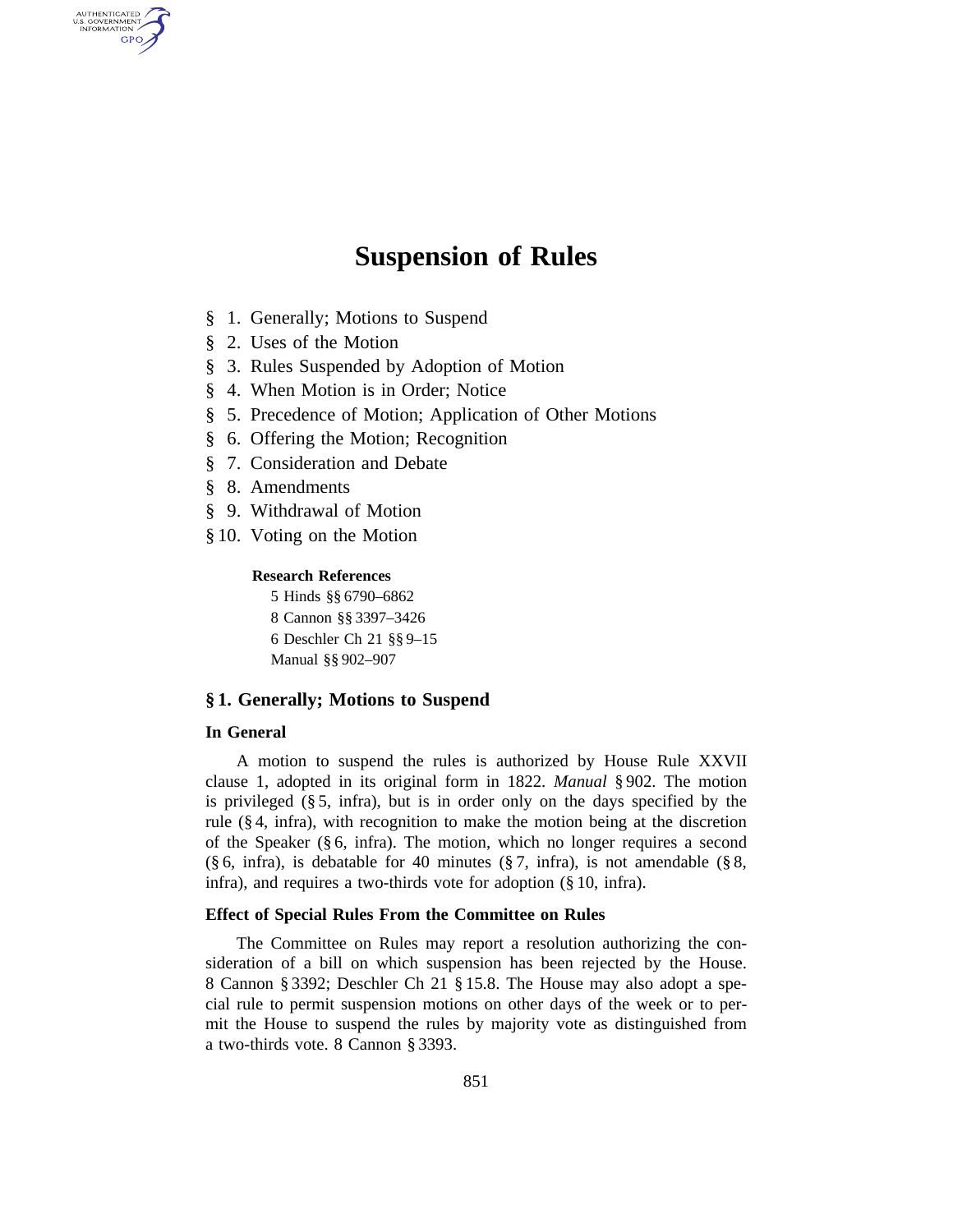# **§ 2. Uses of the Motion**

# **In General**

In the early practice the motion to suspend the rules was used only to enable a matter to be taken up. 5 Hinds §§ 6852, 6853. Under the modern practice, it is possible by one motion both to bring a matter before the House and pass it under suspension of the rules. The proponent moves ''to suspend the rules and pass'' the bill. 5 Hinds §§ 6846, 6847. In this form, all rules which would ordinarily impede an immediate vote on passage of a measure are set aside. The underlying bill is passed without the intervention of questions such as ordering the previous question, third reading, or recommittal. See § 5, infra.

A motion to suspend the rules may provide for the discharge of a committee from the consideration of a bill and for the final passage of it. 5 Hinds § 6850. Indeed, the motion to suspend may provide for a series of procedural steps, such as the reconsideration of the vote passing a bill, the amendment of the bill, and its passage again. 5 Hinds § 6849. Forms for offering motion, see § 6, infra.

# **To Pass Legislative Measures**

Under the modern practice, the motion to suspend the rules is used frequently to pass reported legislative measures which are perceived to have a broad degree of support and little need for prolonged debate. It is also available to bring before the House bills which would otherwise be subject to the inhibitions of other House rules and to a point of order. See 8 Cannon § 3424; Deschler Ch 21 § 9. The motion may provide for the passage of a bill even if the bill has not been reported or referred to any calendar or even previously introduced. 8 Cannon § 3421. The motion may be used (*inter alia*):

- To adopt a proposed amendment to the U.S. Constitution (both the motion and the amendment requiring a two-thirds vote). Deschler Ch 21 § 9.21.
- <sup>0</sup> To pass an original bill or resolution submitted from the floor and not considered by a committee. Deschler Ch 21 § 9.19.
- To pass a bill which is pending before a committee but which has not been reported. Deschler Ch 21 § 9.
- To pass a Senate bill similar to a House bill. Deschler Ch 21 § 9.3.
- To pass a Senate bill as amended, insist on the House amendment and request a conference. 103–2, Mar. 24, 1994, p \_\_\_\_.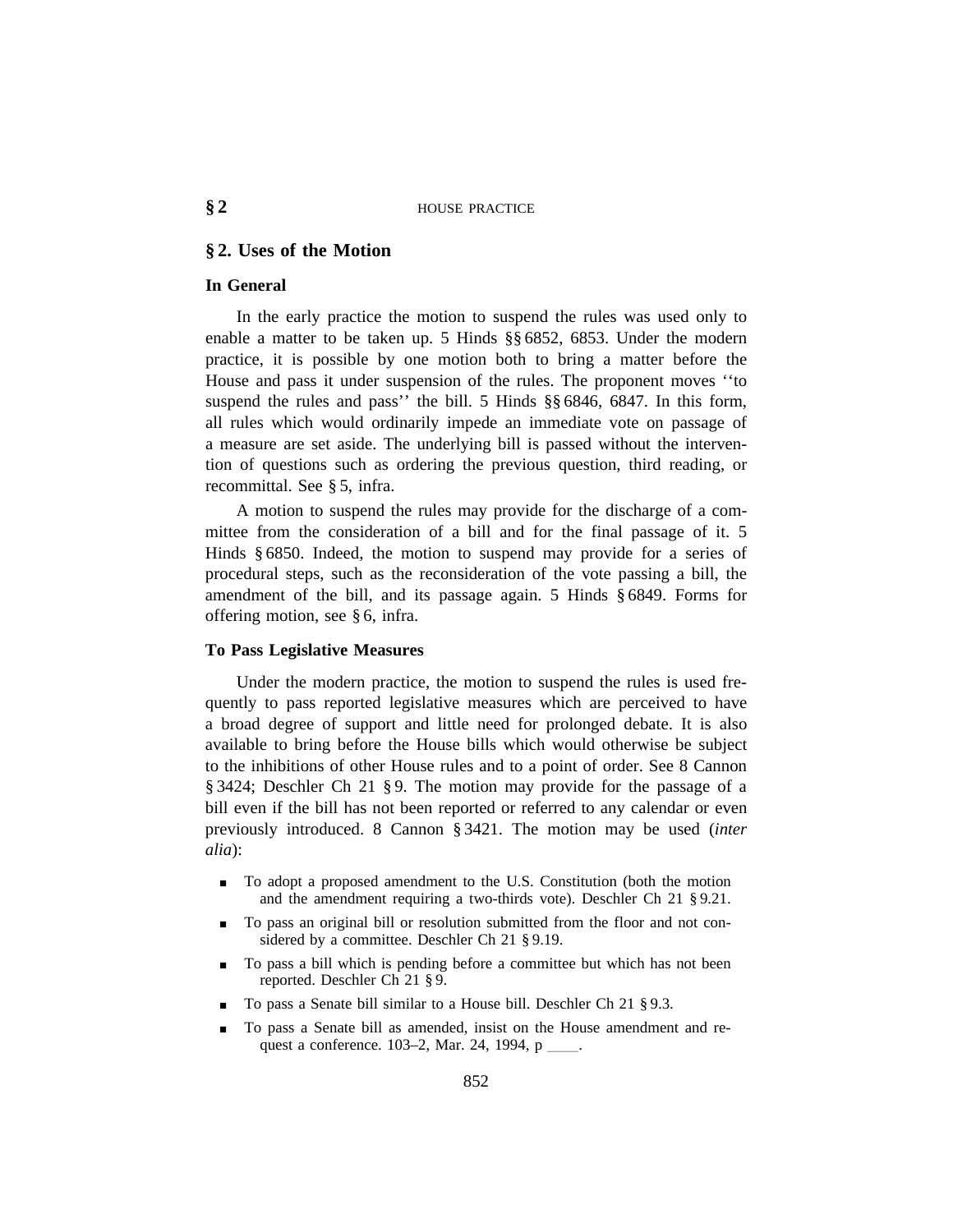### SUSPENSION OF RULES **§ 3**

- To take a bill from the Speaker's table and agree to Senate amendments. 8 Cannon § 3425.
- <sup>0</sup> To pass a resolution providing for concurrence in nongermane Senate amendments to a House bill or for concurrence with a further House amendment. 93–1, Dec. 21, 1973, p 43251.

If a motion to suspend the rules and pass a proposition is voted down, a similar proposition may be brought up under another motion to suspend the rules (Deschler Ch 21 § 15.7) or pursuant to a special rule from the Committee on Rules (Deschler Ch 21 § 15.8).

#### **To Provide Special Orders**

In the early practice, the motion to suspend the rules was used frequently to adopt special orders for the consideration of business. 5 Hinds § 6820. Today, special rules or orders for the consideration of particular business are usually adopted pursuant to a simple majority vote of the House on a report from the Committee on Rules (4 Hinds § 3169; 5 Hinds § 6790) or by unanimous consent (Deschler Ch 21 § 9), but motions to suspend the rules are still used:

- To adopt special orders of business without a report by the Committee on Rules. Deschler Ch 21 §§ 9.13–9.18.
- $\blacksquare$  To permit several bills to be reported. 5 Hinds § 6857.
- To take up for consideration a House joint resolution with Senate amendments and agree to a conference. Deschler Ch 21 § 9.13.
- To agree to a conference report which has been ruled out of order by the Speaker (93–2, Dec. 20, 1974, p 41860) or which has not been printed (8 Cannon § 3423), or which contains matter not in disagreement between the two Houses (8 Cannon § 3406).
- <sup>0</sup> To recommit a conference report to a conference committee. Deschler Ch 21 § 9.5.
- To adopt a resolution extending the time for debate on a motion. Deschler Ch 21 § 9.18.

# **§ 3. Rules Suspended by Adoption of Motion**

#### **In General**

If not otherwise qualified, and if not specifically prohibited by House rule, a motion to suspend the rules, if adopted, suspends all rules, including the standing rules of the House, the unwritten law and practice of the House (8 Cannon § 3406), as well as the parliamentary rules as stated in Jefferson's Manual (5 Hinds § 6796). The motion may be used to suspend a rule requiring that a quorum be present when a bill is reported from committee. 102– 2, Sept. 22, 1992,  $p \_$ . And no points of order against the consideration of the bill may be raised, such as points of order based on defects in report-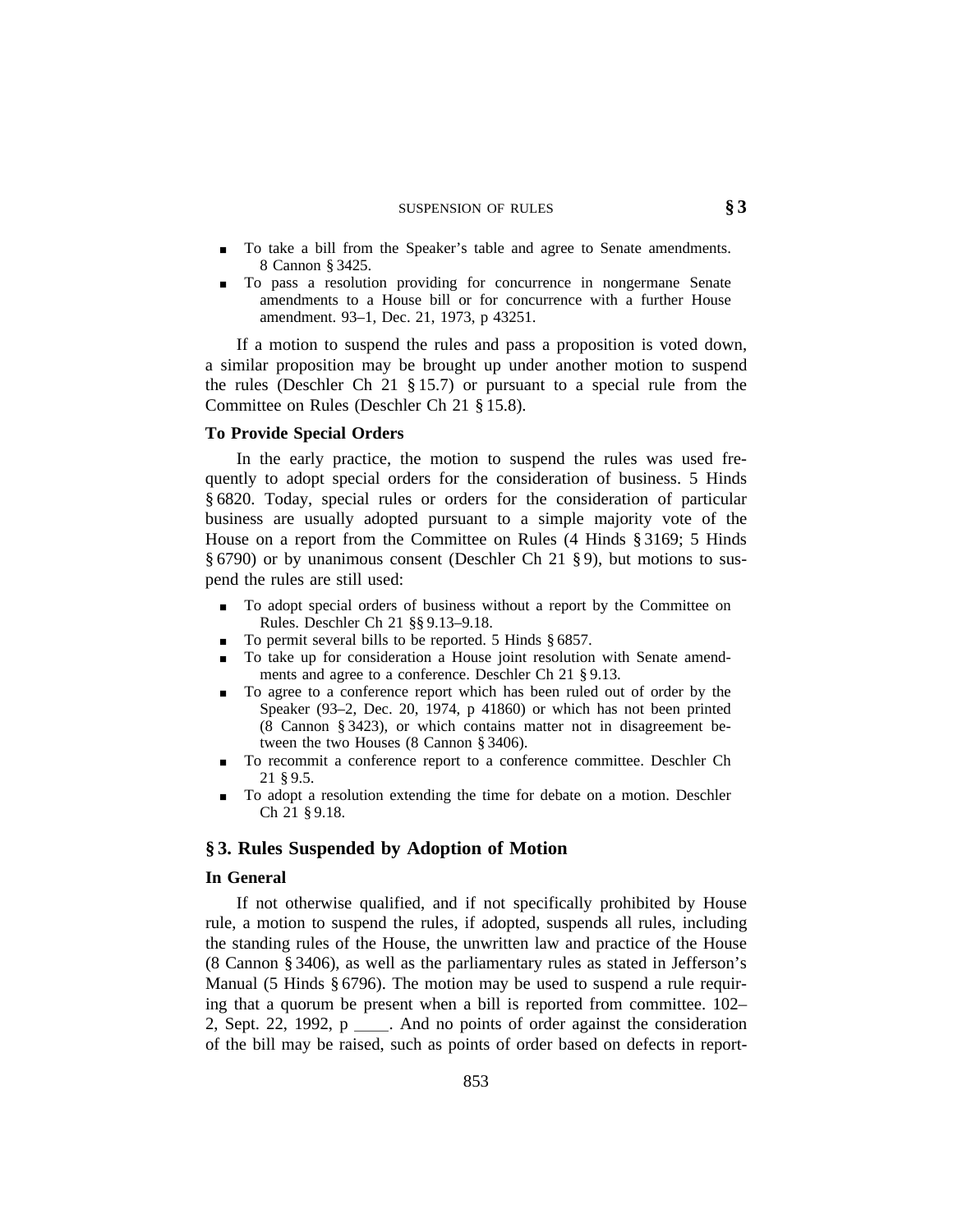# **§ 4** HOUSE PRACTICE

ing the bill, Ramseyer rule violations, or the like. Deschler Ch 21 §§ 9.7– 9.12.

# **Rules Not Subject to Suspension**

Where a particular rule of the House states that its requirement is not subject to suspension, the Speaker may not entertain a motion for the suspension of that particular requirement. 5 Hinds §§ 7270, 7283, 7285. Among these rules are:

- The rule relating to the use of the Hall of the House. *Manual* § 918.
- The rule relating to the privileges of the floor. *Manual* § 919.
- <sup>0</sup> The rule prohibiting the introduction of gallery occupants. *Manual* § 764.

# **§ 4. When Motion is in Order; Notice**

The motion to suspend the rules is in order only on the calendar days of Monday and Tuesday, and during the last six days of a session. Rule XXVII clause 1. *Manual* § 902. However, the Speaker may be authorized to recognize for motions to suspend the rules on other days by unanimous consent (Deschler Ch 21 § 10.2) or by resolution (Deschler Ch 21 § 10.3). The ''last six days'' are not applicable until both Houses have agreed to a concurrent resolution establishing a date for *sine die* adjournment (or until the final six days of a session under the Constitution). 92–2, Oct. 3, 1972, p 33501.

Separate days were formerly accorded to committee motions and motions offered by individual Members, but this distinction is no longer recognized. Deschler Ch 21 § 11.1.

#### **Notice Requirements**

The rules and precedents of the House require no advance notice to Members of bills called up under suspension. 95–2, Mar. 20, 1978, p 7535. And copies of reports on bills considered under suspension are not required to be available in advance. 96–1, May 21, 1979, p 11943. However, most bills considered in the House pursuant to a motion to suspend the rules are on a list maintained by the leadership which identifies those bills on which motions to suspend will be entertained by the Speaker on a given day. This list is maintained so as to give appropriate notice to the Members, and ordinarily only such bills as have been cleared with the leadership through this procedure are brought up under suspension. Deschler Ch 21 § 9.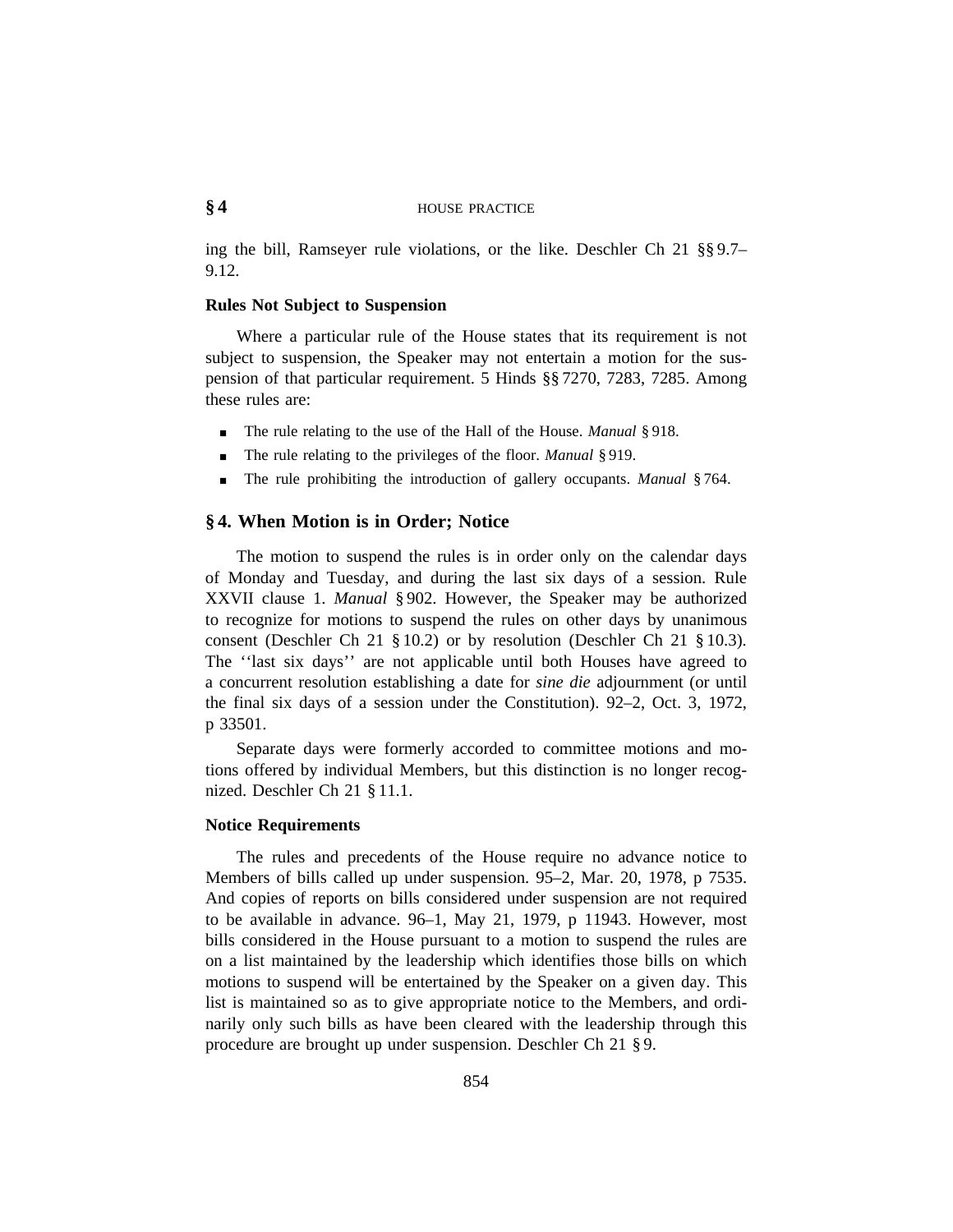# **§ 5. Precedence of Motion; Application of Other Motions**

### **When the Motion Takes Precedence**

The consideration of a motion to suspend the rules and pass a measure is privileged in the House if made on a day on which the Speaker is authorized to recognize for such motions. Thus the Speaker may recognize for such a motion notwithstanding the pendency on Monday of a request for recognition to consider District of Columbia business, the matters being of equal privilege. Deschler Ch 21 § 10.7. The motion is also of equal privilege with the motion to instruct conferees after 20 days of conference. 100–2, Mar. 1, 1988, p 2750.

Where the motion provides for both suspension of the rules and action on the proposition, it is entertained although the yeas and nays may have been demanded on another highly privileged motion (5 Hinds § 6835), or although the previous question may have been ordered or moved on another matter (5 Hinds §§ 6827, 6831–6833; 8 Cannon § 3418). The motion is admitted pending a decision on a point of order on the pending matter. 8 Cannon §§ 3422, 3424.

## **When Motion Yields**

When a question of the privilege of the House is pending, such as an election contest, that question takes precedence over a motion to suspend the rules. 5 Hinds § 6825. Similarly, if a question as to the administration of the oath of office of a Member is pending, a motion to suspend the rules is not in order. 5 Hinds § 6826. The motion also yields to the consideration of a bill under a special order (5 Hinds § 6838), motions from the Discharge Calendar (7 Cannon § 1018), and the motion to adjourn (5 Hinds §§ 5743– 5746), but only one motion to adjourn (8 Cannon § 2823; Deschler Ch 21 § 13.16) unless a quorum fails (5 Hinds §§ 5744, 5746).

Since there cannot be two motions to suspend the rules pending at the same time (5 Hinds §§ 6836, 6837), a pending motion must be disposed of before another one can be entertained by the Chair. 5 Hinds § 6814.

### **Application of Other Motions**

Many motions which are commonly offered during the consideration of a measure are inapplicable to the motion to suspend. The motion to suspend may not be tabled (5 Hinds § 5406), postponed by motion (5 Hinds § 5322), recommitted (5 Hinds § 6860), or divided for a vote (5 Hinds §§ 6141–6143, 6860). The motion to amend may not be applied to a motion to suspend the rules (5 Hinds § 5405), and the motions for the previous question and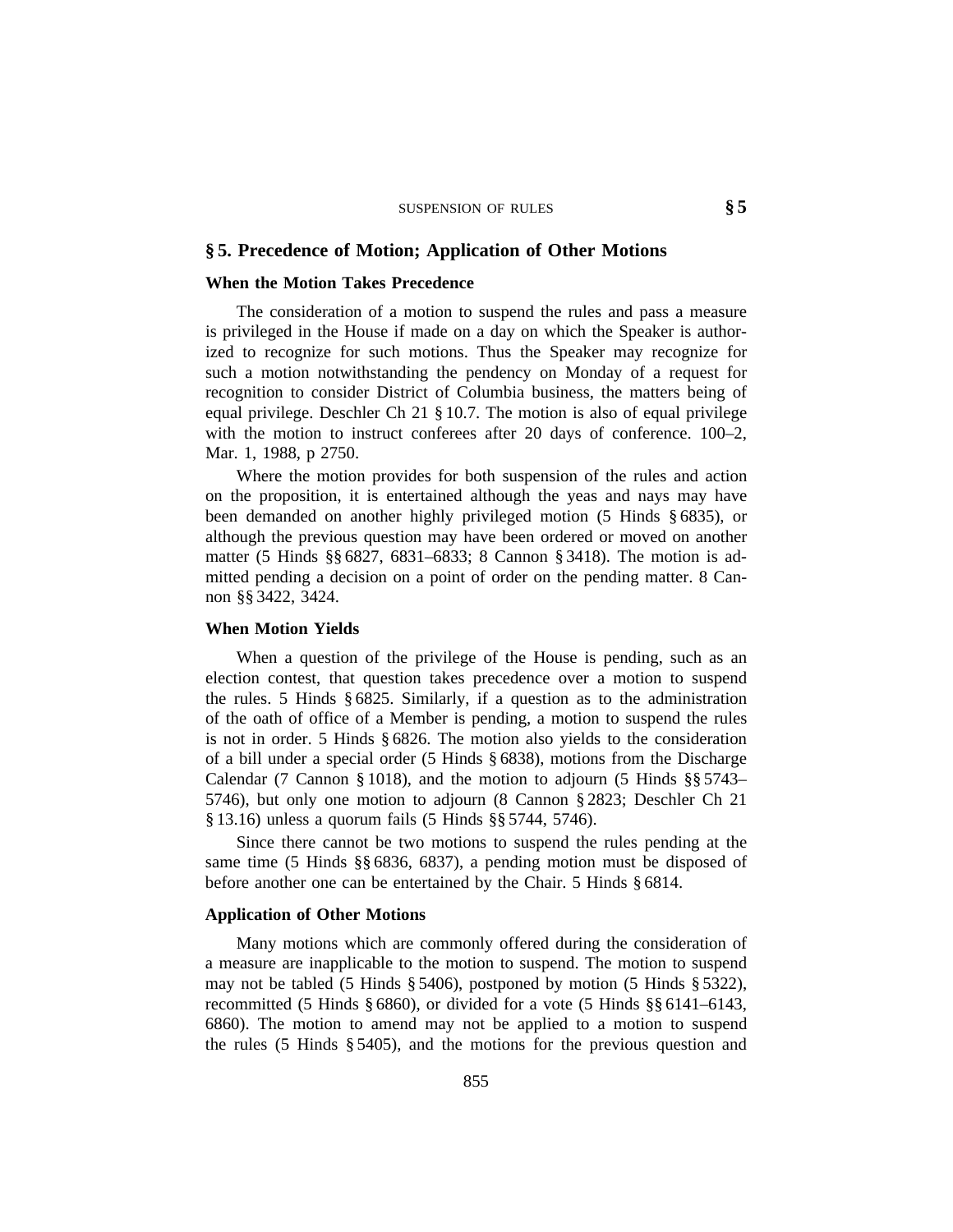to recommit are not applicable to a proposition being considered under suspension (Deschler Ch 21 § 13.17).

The motion to reconsider may not be applied to a negative vote on the motion to suspend. 5 Hinds § 5645; 8 Cannon § 2781.

# **§ 6. Offering the Motion; Recognition**

### **The Speaker's Discretion**

The Speaker is not required to recognize for motions to suspend the rules. 5 Hinds §§ 6791–6794. On suspension days, recognition for a motion to suspend the rules lies entirely within the discretion of the Speaker. 5 Hinds §§ 6791–6794; 8 Cannon §§ 3402–3404; Deschler Ch 21 §§ 11.4– 11.6. In the exercise of his discretion, the Speaker may recognize for a motion to suspend the rules on a bill even though the House has previously rejected a similar motion on the same bill. Deschler Ch 21 § 11.9.

As noted elsewhere (§ 4, supra), bills and resolutions to be brought up under suspension are normally cleared with the leadership, and the Speaker may decline recognition for a motion which does not comply with this practice, but he has the discretion to recognize for a motion to suspend the rules and pass emergency legislation which has not been scheduled in advance. Deschler Ch 21 § 9.22.

For many years, the motion to suspend the rules required a second, so that the House, without debate, could decline to entertain the motion. A second was usually considered ordered by unanimous consent; but if challenged the question was determined by a vote with tellers. The practice of requiring a second was dropped by a change in the rules adopted in the 102d Congress.  $102-1$ , Jan. 3, 1991, p \_\_\_\_ (H. Res. 5).

The Speaker ordinarily extends recognition to the chairman of the committee having jurisdiction over the subject matter of the proposition. Deschler Ch 21 §§ 11.10–11.13. The chairman is not required to have the authorization of his committee to so move. Deschler Ch 21 § 11.11.

#### **Forms**

Mr. Speaker, I move to suspend the rules and to pass the bill, H.R. [as amended].

*Note:* The title of the bill is read by the Clerk; the Mem-

ber's motion need not recite the title.

Mr. Speaker, I move to suspend the rules and agree to the House Reso-<br>lution, H. Res. [as amended].  $\Box$  [as amended].

Mr. Speaker, I move to suspend the rules and concur in the Senate amendment to the bill H.R.

Mr. Speaker, I move to suspend the rules and adopt [or recommit] the conference report on H.R.  $\overline{a}$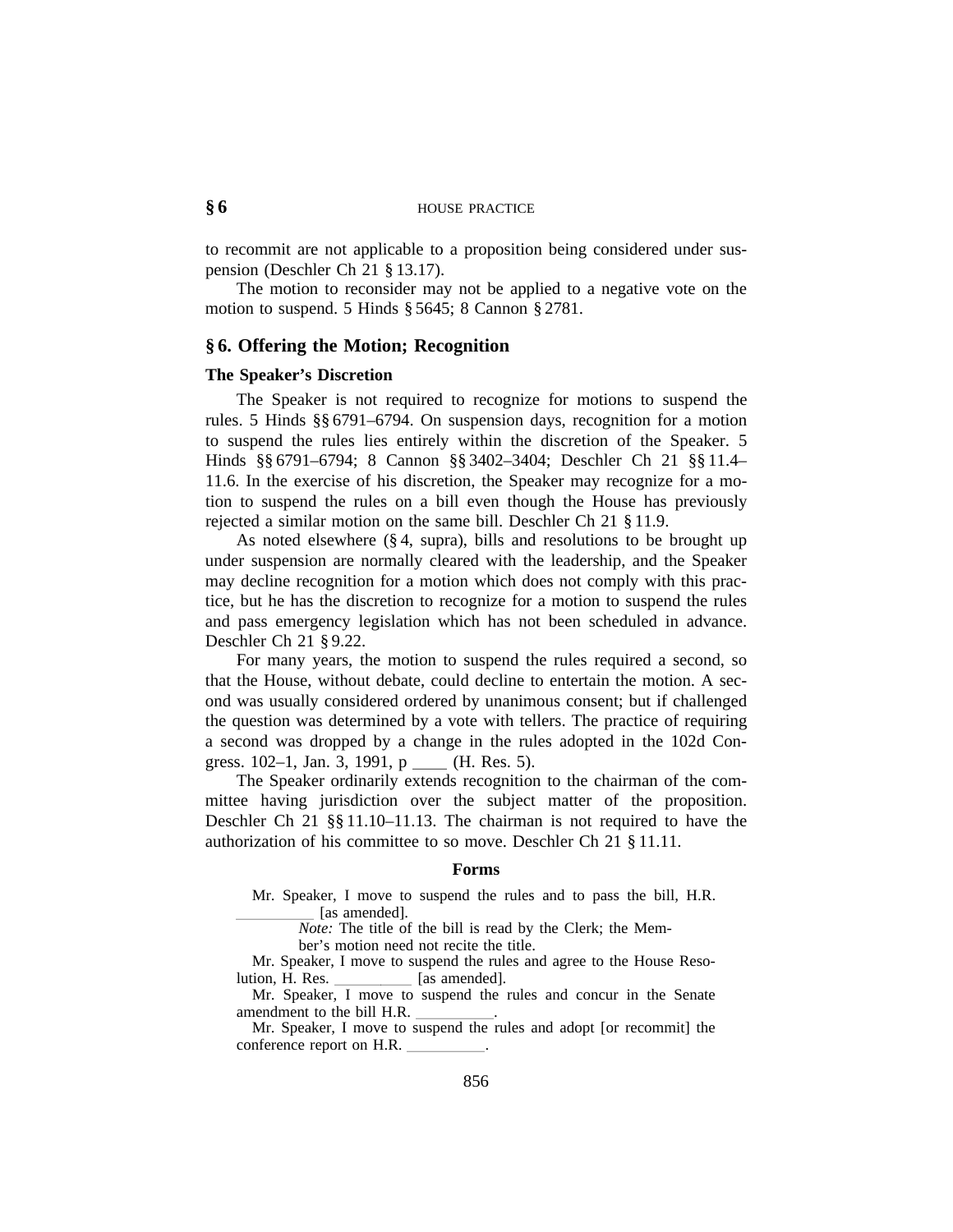# SUSPENSION OF RULES **§ 7**

Mr. Speaker, I move to suspend the rules and agree to the resolution I send to the desk.

# **§ 7. Consideration and Debate**

#### **Reading Requirements**

Under the early practice, it was held that the motion to suspend the rules did not dispense with the reading of the bill called up for consideration pursuant to the suspension procedure. 5 Hinds § 5277; 8 Cannon § 3400. Under the modern suspension practice, the motion is itself read, as is the title of the bill being considered, but other reading requirements are ordinarily deemed waived. Deschler Ch 21 § 14.4.

#### **Debate**

A motion to suspend the rules is debatable under Rule XXVII clause 2 even though the proposition presented is itself not otherwise debatable. 5 Hinds § 6822. Debate should be confined to the object of the motion and may not range to the merits of a bill not scheduled for suspension on that day. 102–1, Nov. 23, 1991, p $\_\_\_\_\$ .

Motions to suspend the rules are debatable for 40 minutes under the controlling rule, with 20 minutes to be given to debate in favor of the proposition and 20 minutes in opposition. *Manual* § 907. The 40 minutes of debate is divided between the mover and a Member opposed to the bill. If it develops that the mover is opposed to the bill, some Member in favor is recognized for debate. 8 Cannon § 3416.

A Member rising to claim 20-minutes' time in opposition may be challenged by another Member:

MEMBER: Is the gentleman seeking recognition opposed to the motion? If not I demand the time in opposition.

The rule and precedents (5 Hinds § 6802; 8 Cannon § 3415) prescribe priorities in recognition for control of time in opposition to a motion to suspend the rules:

- $\Box$  Opponents have priority.
- Among opponents, members of the committee of jurisdiction have priority.
- Among committee members opposed, minority members have priority in order of full committee seniority.

The allocation of the time is within the discretion of the Members controlling it (Deschler Ch 21 § 13.10), and alternation of recognition between Members on both sides of the aisle is not required (2 Hinds § 1442; Deschler Ch 21 § 13.9). No Member may speak in debate on the motion unless he is yielded time by one of the Members in control of the time.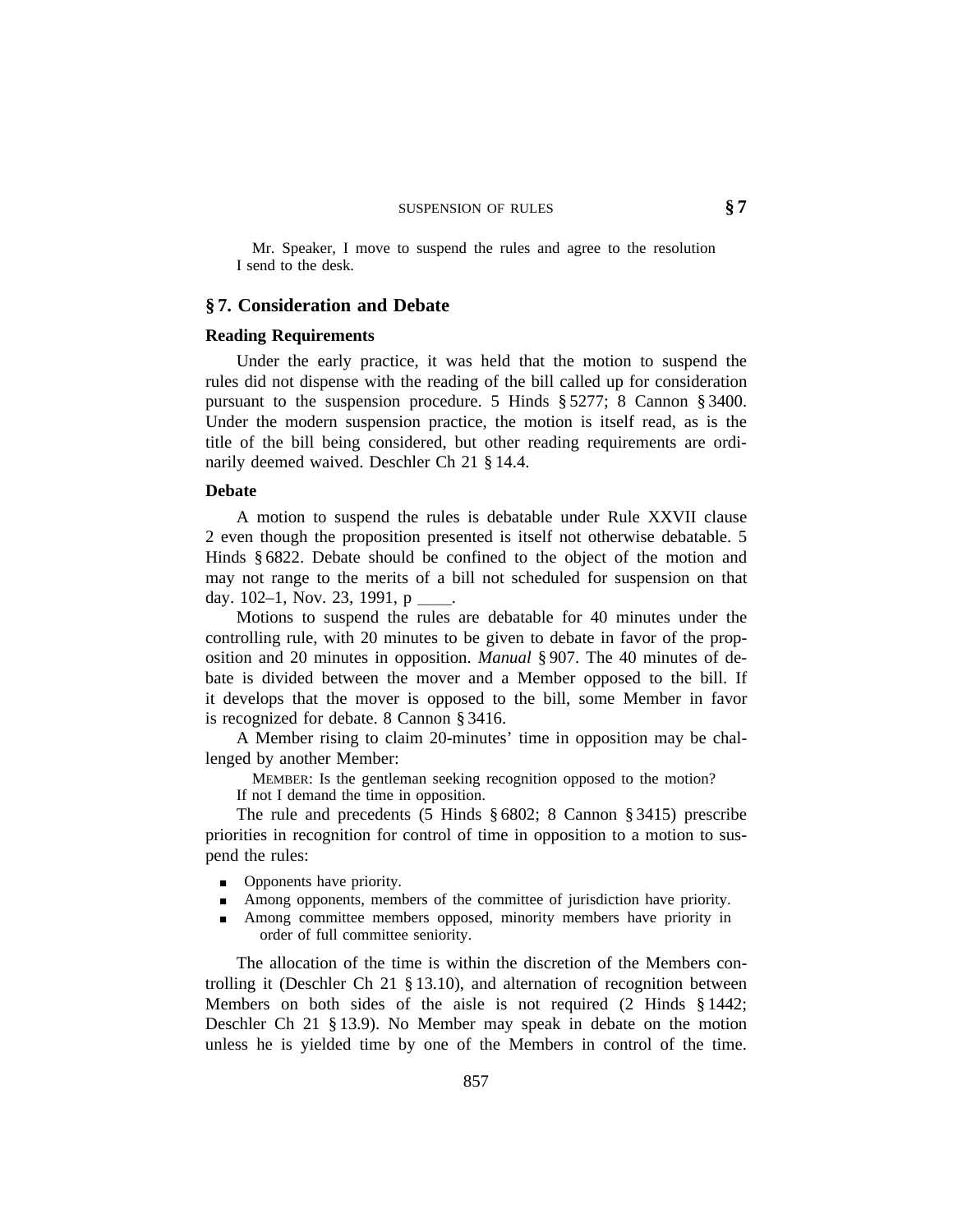# **§ 8** HOUSE PRACTICE

Deschler Ch 21 § 13.7. And time yielded to a Member may not be reserved or yielded to a third Member. 8 Cannon § 3417.

The proponent of the motion is entitled to open and close debate in favor of the motion. Deschler Ch 21 §§ 13.13, 13.14.

The House may by unanimous consent or resolution alter the normal procedure for debate on the motion; in so doing, the House may extend the time for debate or designate the Members to control the time. 8 Cannon § 3414; Deschler Ch 21 §§ 13.3, 13.18. Where debate is extended by unanimous consent, the Speaker divides the time in the same ratio as during the 40 minutes of debate allowed by the rule. 8 Cannon § 3415.

# **§ 8. Amendments**

Amendments from the floor are not in order to propositions being considered for passage under suspension of the rules. 5 Hinds §§ 5405, 6858, 6859; Deschler Ch 21 § 14.8. Only those amendments included in the motion to suspend are in order, and the Member making the motion may not yield to other Members for further amendment. Deschler Ch 21 § 14.6. This prohibition against offering amendments applies to *pro forma* amendments and to motions to strike the enacting clause. Deschler Ch 21 §§ 14.11, 14.12. If it is desired, after a motion to suspend the rules and pass a bill has been offered, to amend the proposition, it is necessary to withdraw the motion and reoffer it in new form. Deschler Ch 21 § 14.3.

The bill and any proposed amendments in the motion are reported (usually by title only) and considered as one entity, and no separate vote is taken on the amendments. Deschler Ch 21 §§ 14.4, 15.5. Committee approval of such amendments is not required. Deschler Ch 21 § 14.2; 102–2, June 22, 1992,  $p$  \_\_\_.

#### **§ 9. Withdrawal of Motion**

A motion to suspend the rules may be withdrawn or modified (5 Hinds §§ 6840, 6844; 8 Cannon §§ 3405, 3419) at any time before the Chair puts the question and a voice vote is taken thereon. 97–1, July 27, 1981, pp 17561–63. And the motion may be withdrawn by unanimous consent even after the Speaker has put the question on its adoption. Deschler Ch 21 § 13.23.